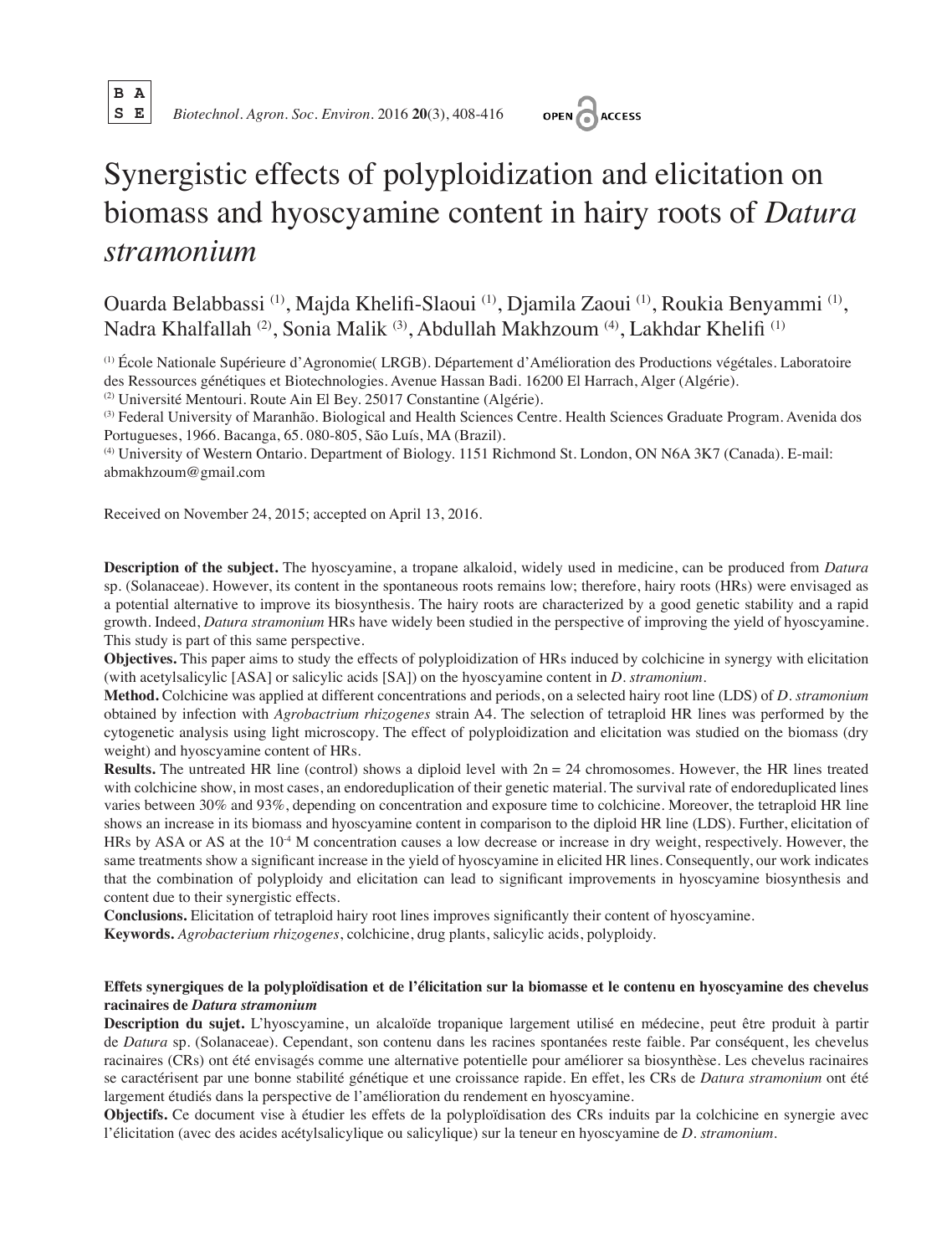**Méthode.** La colchicine a été appliquée à différentes concentrations et périodes, sur une lignée sélectionnée de chevelu racinaire (LDS) de *D. stramonium* obtenu par une infection par la souche A4 d'*Agrobacterium rhizogenes*. La sélection des lignées de CRs tétraploïdes a été réalisée par l'analyse cytogénétique en utilisant la microscopie optique. Les effets de la polyploïdisation et de l'élicitation ont été étudiés sur la biomasse (poids sec) et la teneur en hyoscyamine des CRs.

**Résultats.** La lignée de CR non traitée (témoin) montre un niveau de diploïde avec 2n = 24 chromosomes. Cependant, les lignées de CRs traitées avec la colchicine montrent, dans la plupart des cas, une endoréplication de leur matériel génétique. Le taux de survie des lignées endorépliquées varie entre 30 % et 93 %, en fonction de la concentration et du temps d'exposition à la colchicine. En outre, la lignée de CR tétraploïde montre une augmentation de sa biomasse et de son contenu en hyoscyamine par rapport à la lignée diploïde de CR (LDS). En outre, l'élicitation des CRs par AAS ou AS à la concentration de 10-4 M provoque une faible diminution ou une augmentation du poids sec, respectivement. Cependant, les mêmes traitements montrent une augmentation significative du rendement en hyoscyamine dans les lignées de CRs élicitées. Par conséquent, notre travail indique que la combinaison de la polyploïdie et de l'élicitation peut conduire à des améliorations significatives dans la biosynthèse et le contenu en hyoscyamine en raison de leurs effets synergiques.

**Conclusions.** L'élicitation de lignéestétraploïdes de chevelusracinaires améliore considérablement leurteneur en hyoscyamine. **Mots-clés.** *Agrobacterium rhizogenes*, colchicine, plante médicinale, acide salicylique, polyploïdie.

# **1. INTRODUCTION**

The hyoscyamine, a secondary metabolite widely used in medicine, is obtained from *Datura* sp. (Solanaceae). However, its content within spontaneous roots remains low (Ollagnier et al., 1998; Wu et al., 2005); therefore, the use of hairy roots (HRs) to improve its expression has been investigated (Namdeo, 2007; Amdoun et al., 2009; Amdoun et al., 2010; Harfi et al., 2011). The production of hyoscyamine through biotechnology using genetically transformed HRs is of great interest and has many advantages (Flores et al., 1999; Pitta-Alvarez et al., 2000). The hairy roots are characterized by genetic stability as well as rapid growth, and have been largely used for secondary metabolite production (Srivastava et al., 2007), and even for functional gene promoter analysis (Makhzoum et al., 2011) and plant pharmaceutical recombinant proteins studies (Makhzoum et al., 2013; Makhzoum et al., 2014). Indeed, the HRs of *Datura stramonium* L. have been widely studied in the quest for ameliorating hyoscyamine yield. One of the methods employed to enhance production is the use of elicitors. Exposure to biotic or abiotic elicitors generally induces the synthesis of secondary metabolites in plants (Benhamou, 1996; Chashmi et al., 2010; Malik et al., 2011; Malik et al., 2013). The three major plant secondary signaling molecules are jasmonate or its derivatives (JAs) (Balbi, 2008), ethylene (Wang et al., 2002) and salicylic acid (SA) (Shah, 2003). This strategy mimics the plant's natural response to pathogen attack or wounding by activating signal molecules biosynthesis which induces alkaloid biosynthetic gene expression.

On another hand, clone improvement through genomic manipulation is an attractive strategy to potentially supply the necessary demand of hyoscyamine. In most of the plant species, artificial polyploidy (the phenomenon where species possess more than two complete sets of chromosomes in their somatic cells) has enhanced the vigor of determinate plant parts (Dhawan et al., 1996). For medicinal plants, polyploids are usually more valuable because they exhibit increased biomass and content of bioactive compounds (Gao et al., 1996). Chromosome doubling can be artificially induced by using the toxic natural product, colchicine, which acts to inhibit chromosome segregation during cell division (Otto et al., 2000). Moreover, the alkaloid content in tetraploid seeds of *Datura innoxia* and *D. stramonium* was reported to be about 2-fold higher than their diploid seeds (Berkov, 2001). The autotetraploid plants of *D. stramonium*, obtained by artificial polyploidization with colchicine, were also found to possess higher alkaloid contents than diploid plants (Berkov et al., 2002). Autotetraploid hairy root cultures of *D. stramonium* induced by direct transformation of autotetraploid plants produced more alkaloids than the diploid ones (Berkov et al., 2003; Pavlov et al., 2009a)

There are only a few reports concerning exploitation of polyploidization of diploid hairy root cultures for secondary metabolite production (Jesus-Gonzalez et al., 2003; Weber et al., 2008; Dehghan et al., 2012). The main goals of this research were to induce tetraploidy in *D. stramonium* hairy roots and to study the effects of polyploidization of HRs (induced by colchicine), either alone or in combination with elicitation using acetylsalicylic (ASA) orsalicylic acids(SA) with the aim of increasing hyoscyamine content. To our knowledge, there is no previous report studying the combined effect of elicitation and tetraploidization on the production of hyoscyamine alkaloids.

#### **2. MATERIALS AND METHODS**

#### **2.1. Plant material and** *in vitro* **propagation**

Selected HR line of *D. stramonium* (LDS) was grown for one year on a solid MS medium (Murashige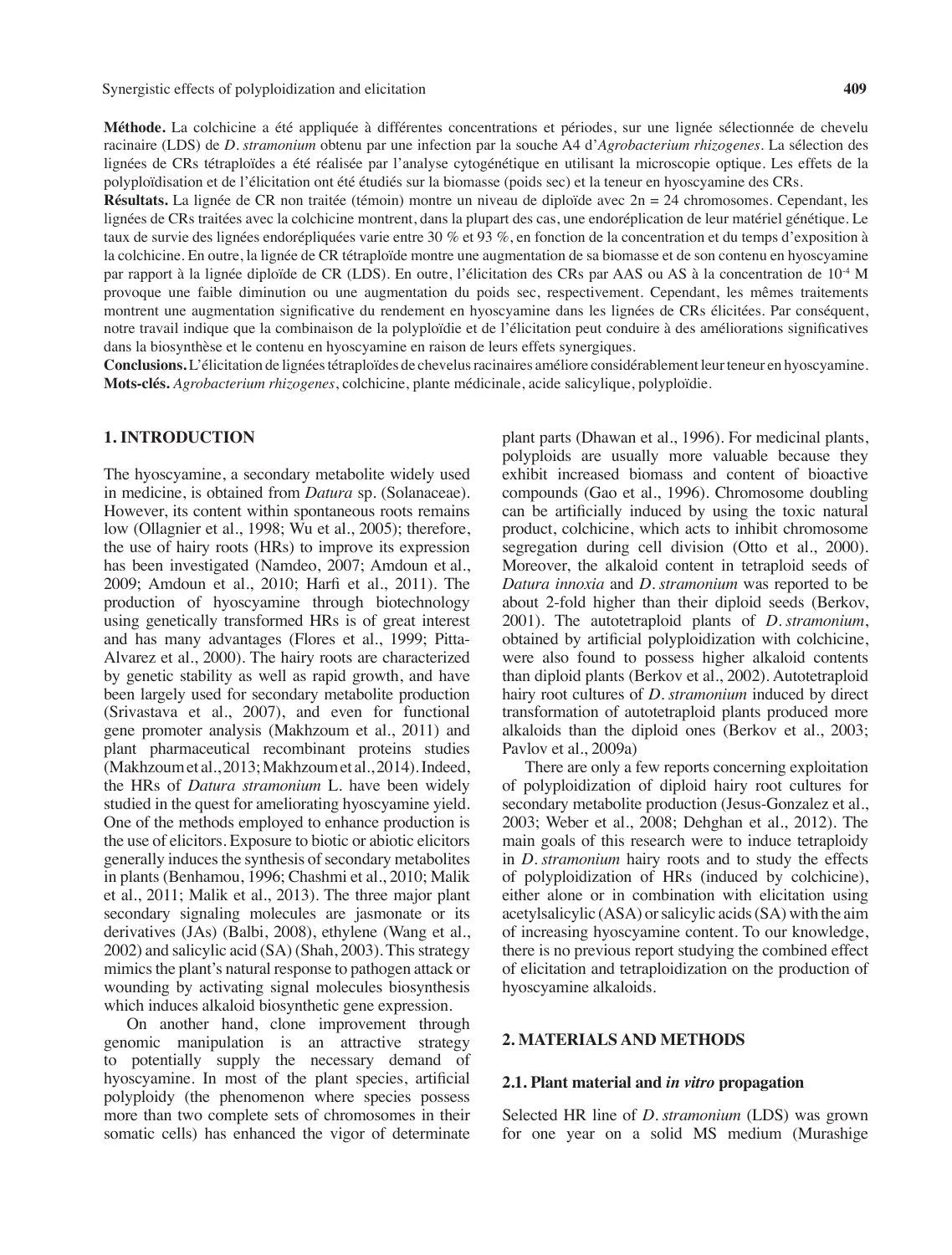et al., 1962) containing 20  $g·l<sup>-1</sup>$  of sucrose. This line is obtained after transforming the hypocotyls of *D. stramonium* by *Agrobacterium rhizogenes* (strain A4) based on the method described by Amdoun et al. (2009). Before treatment with colchicine, the same line was grown in liquid B5 (Gamborg et al., 1976) medium at 0.5 g fresh weight per flasks containing about 50 ml of the liquid B5 medium supplemented with 30 g.l<sup>-1</sup> of sucrose. The pH is adjusted to 5.6-5.8 in all the media. The HR cultures were kept in darkness on shaker set at 100 rpm and at a temperature of  $25 \pm 2$  °C.

### **2.2. Confirmation of transgenic hairy root lines**

The integration of T-DNA in putative transformed lines was confirmed by polymerase chain reaction (PCR), where the genomic DNA was extracted from transformed hairy roots (LDS) and non-transformed roots (control) of *D. stramonium*. Approximately 100 mg of samples were homogenized using a crusher with tungsten balls  $(30 \text{ tour} \cdot \text{s}^{-1})$  for 6 min by using PL1 Kit buffer and then genomic DNA was extracted by NucleoSpin® Plant II Kit (Macherey-Nagel, Germany) and stored at -20 °C until use. Plasmid DNA from *A. rhizogenes* strain A4 was extracted with thermic shock and then used as a positive control. Isolated DNA was analyzed by PCR for the presence of *rolB* gene employing the primers, F-5'-GCGACAACGATTCAACCATATCG-3' and R-5'-TTTACTGCAGCAGGCTTCATGAC-3'. PCR reaction was performed in a 20  $\mu$ l volume containing 100 ng of DNA with a volume of 2  $\mu$ l, 0.8  $\mu$ l of 10  $\mu$ M of each primer (Invitrogen<sup>TM</sup>),  $2 \mu$ l 10X Taq buffer with  $Mg^{2+}$  (GenScript, USA), 0.4  $\mu$ l of 10 mM dNTPs  $(GenScript, USA)$ ,  $0.4 \mu l$   $(5U \mu l^{-1})$  Green Taq DNA polymerase (GenScript, USA) and 13.6 μl of PCR clean  $H_2O$ . For PCR reaction, initial denaturation was performed at 94 °C for 4 min, followed by 30 cycles of amplification (each comprising 1 min at 94 °C, 1 min at 57 °C and 1 min at 72 °C) and a final extension at 72 °C for 7 min (Mira, 2009). The PCR products were analyzed with a 1Kb Plus DNA ladder (Invitrogen<sup>TM</sup>) on 1.2% agarose-ethidium bromide gel (UltraPure™ Agarose, Invitrogen by life technologies) in TBE buffer and visualized under UV light.

## **2.3. Induction of tetraploid lines**

A factorial experiment was designed with two concentrations of colchicine; 0.1% and 0.5% (w/v) and medium without colchicine (0.0%, w/v) was treated as control. To do this, the liquid B5 medium containing colchicine was sterilized and used for the induction of tetraploid while following the protocol adopted by Jesus-Gonzalez et al. (2003). Fifteen days old unbranched roots (about 2 cm), were removed from B5 liquid culture medium and placed in B5 liquid medium

that contains the respective concentrations of colchicine as described above, and incubated for varying exposure times (4, 7 and 11 days). The same culture conditions were applied to the HR line without treatment with colchicines (control). A total of 30 replicates were used for each treatment. At the end of the treatments, the HRs were rinsed three times for 3 to 4 min with sterile liquid B5 medium, blotted dry on sterile filter paper and transferred in a semi-solid B5 medium solidified with agar  $(5 g·l<sup>-1</sup>)$ . These cultures were then incubated at 25 °C under darkness for 30 days.

### **2.4. Determination of ploidy level**

The number of chromosomes in *Datura* sp. is  $2n = 2x =$ 24 (Berkov et al., 2003). Before polyploidy induction, the number of chromosomes of the untreated plant material (LDS) was determined by a chromosome count performed on root tips to determine the ploidy status of HR lines. Then, actively growing root tips of about 5-10 mm length were excised in the late afternoon and pretreated overnight with a solution of 0.002 M of 8-hydroquinoline at 4 °C. Pretreated HR tips were fixed in a fresh set of 90% acetic acid solution for 30 min at room temperature and then stored in 70% ethanol at 4 °C until karyologic analysis. After rinsing with distilled water, the root tips were hydrolyzed with HCl (1N) at 60 °C for 9-10 min and then rinsed with distilled water. Excess water was removed by blotting paper and the HRs were immediately incubated in total darkness and at room temperature for a maximum of 2 h in a solution of Feulgen (Jahier et al., 1992). Meristems of HRs tips (2 mm) were then excised and placed on a clean slide and squashed between slide and cover slip in the presence of a drop of 1% acetic carmine. The preparations were observed under light microscope ZEISS AxioScope with a Sony M35 camera. For each line, ten meristems, at least, were analyzed.

## **2.5. Elicitation of tetraploid hairy roots**

With the aim of increasing the alkaloid content, 20 days old tetraploid and diploid (LDS) lines of HRs, were treated with two elicitors, namely salicylic acid (SA) and acetylsalicylic acid  $(ASA)$  at  $10<sup>-4</sup>M$  concentration for 24 h. HRs (about 2 cm) were inoculated in conical flasks (250 ml) containing 50 ml of liquid B5 medium, with 30 g.<sup>1-1</sup> sucrose and kept on shaker (100 rpm) set at 25 °C under dark conditions. At the end of the elicitation, dry weight and hyoscyamine content were quantified.

### **2.6. Estimation of biomass**

After elicitation, the HRs were removed from the liquid medium then well wiped with towel paper in order to eliminate the maximum of the traces of the medium.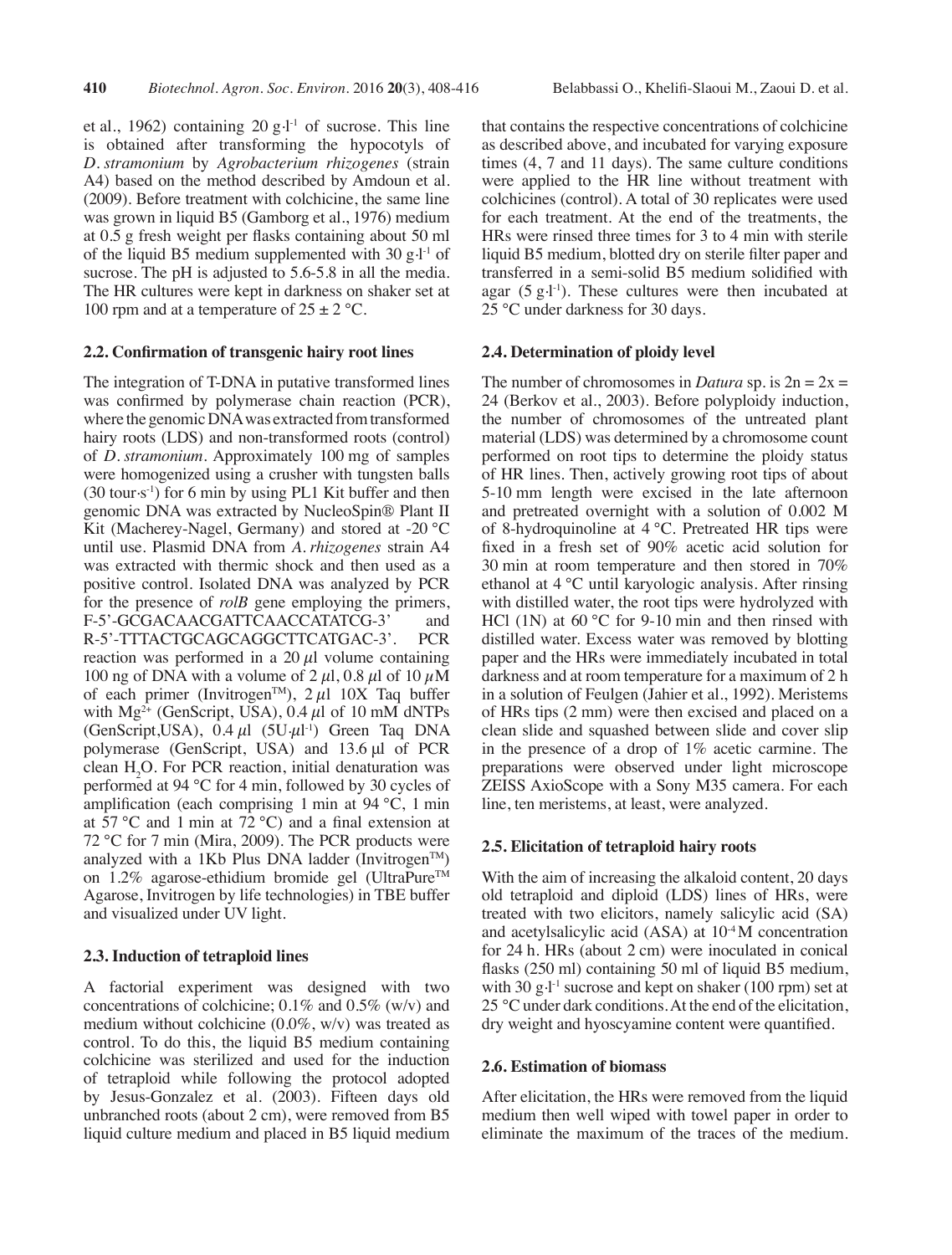Synergistic effects of polyploidization and elicitation **411** 

Thereafter, they were directly placed in a drying oven at 65 °C during 24 h and the dry weight was measured. Each treatment was the average of three repetitions.

#### **2.7. Extraction and determination of alkaloids**

For the extraction of hyoscyamine, the protocol given by Amdoun et al. (2009) was adopted. In short, the procedure consists of grinding of about 50 mg of HRs in 30 ml of HCl (0.1N), stirring the mixture for 10 min and then filtering through filter paper. The pH of the filtrate is then adjusted to 10 by ammonia  $(NH_3)$  and the alkaloids of aqueous phase are exhausted with chloroform  $(CHCl<sub>3</sub>)$  in an equal volume (v: v). In order to absorb the impurities and remove traces of water, a quantity of anhydrous sodium sulfate  $(Na_2SO_4)$ was added to the chloroform solution containing the alkaloids, followed by a filtration, then evaporated in a rotavaporator at 50  $^{\circ}$ C in order to evaporate the remainder of the chloroform. The dry residue obtained is taken up in 2 ml of dichloromethane  $(CH_2Cl_2)$  and then stirred using a vortex, and the solution obtained is analyzed by gas chromatography (Chrompac, model 9002) equipped with a Flame Ionization Detector FID using N2 as the carrier gas and H2 as the combustion gas. The temperatures of the oven (the colomn), the injector and the detector were set at 250, 260 and 260 °C, respectively. The column used is an apolar type DB5, of an internal diameter of  $0.25 \mu m$ , an outer diameter of  $0.32 \mu m$  and  $32 m$  length. The volume injection was  $1 \mu$ . The quantification of the hyoscyamine contained in the extract was carried out while being based on the characteristics of the chromatograms obtained after the injection (the time of retention and the surface of the peak) by comparison with the calibration curve obtained by the solutions of the standard of Atropine (Fluka, USA) which is a racemic isomer of the hyoscyamine.

## **2.8. Statistical analysis**

An analysis of variance (ANOVA) and a Tukey test were applied for analyzing the results using SPSS (10.0) Software.

## **3. RESULTS**

## **3.1. Survival rate**

The results show that the survival rate of treated hairy roots depends on the concentration of colchicine and the duration of exposure time. Indeed, survival decreases relative to the increase in colchicine concentration and the duration of treatment. In the presence of 0.5% of colchicine in the culture medium, the survival rate decreases from 86.6% in 4 days to 63.3% after 7 days and then to 30% after 11 days of exposure. Similarly, for the same duration of treatment, the survival rate of HRs decreases with the increasing colchicine concentration (**Figure 1**). Moreover, the HRs surviving in the presence of colchicine branch normally and develop new lateral roots. These were excised and then sub-cultured on culture medium to produce new potentially polyploid HRs (**Figure 2**).



**Figure 1.** Effect of the colchicine concentration (%) and the duration of exposure time on the rate of survival hairy roots (HRs) (%) — *Effet de la concentration en colchicine (%) et de la durée du temps d'exposition sur le taux de survie des chevelus racinaires (CRs)*.



**Figure 2.** Morphology of the hairy root cultures and chromosome number of the diploid (1, A) and tetraploid (2, B) lines — *Morphologie des cultures de chevelus racinaires et nombre de chromosomes des lignées diploïde (1, A) et tétraploïde (2, B)*.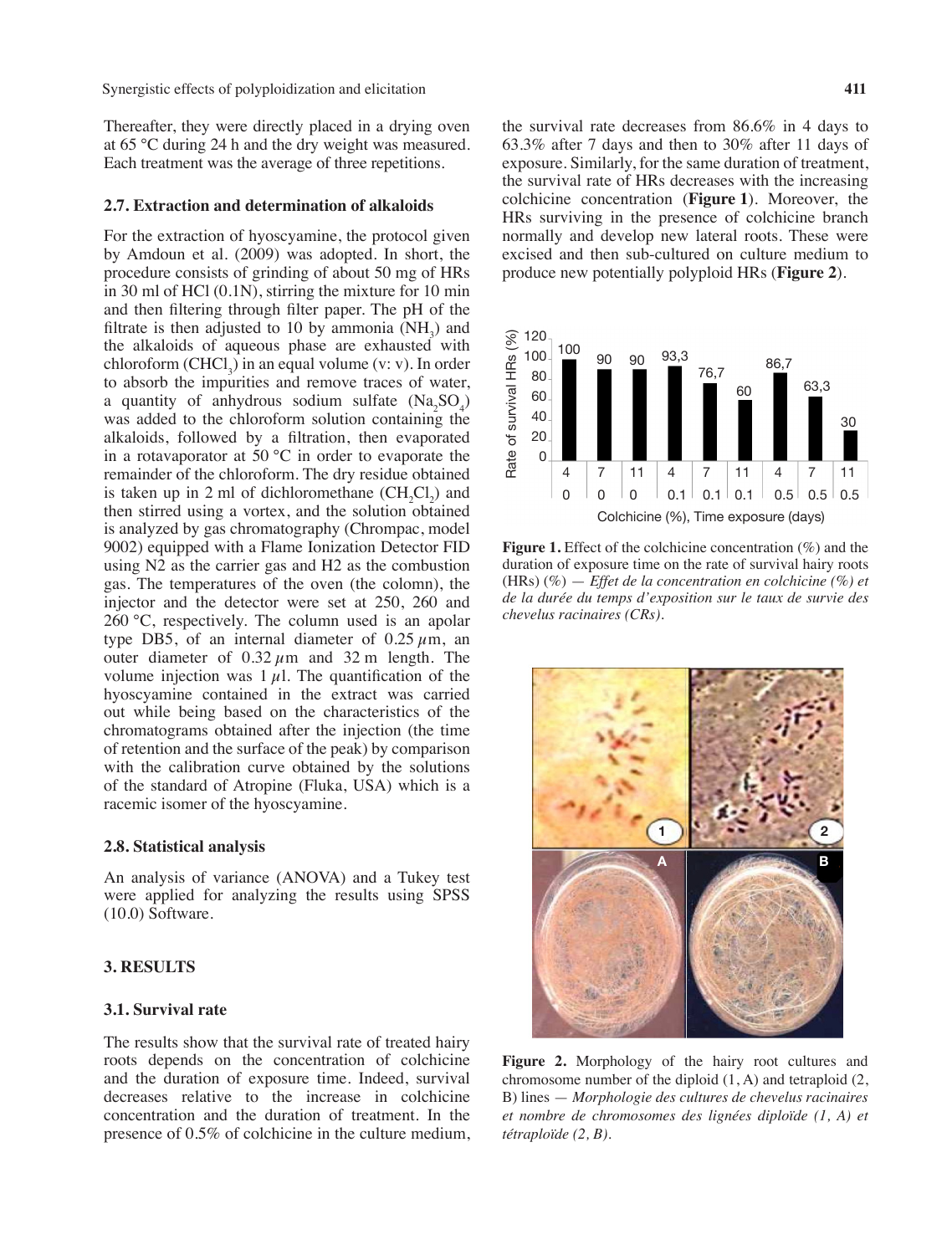#### **3.2. PCR analysis**

The transformed nature of *D. stramonium* hairy root line was confirmed by PCR. For PCR analysis, the hairy roots were subjected to DNA isolation, and amplified using *rolB* specific primers. The PCR product showed a clear amplification band of *rolB* gene (400bp) in the hairy root line LDS (**Figure 3**) similar to that of positive control, while no amplification was observed in nontransformed roots (negative control). These results reveal the insertion of  $T_{\text{L}}$ -DNA of the Ri plasmid (the presence of *rolB* gene fragment) into the genome of *D. stramonium* hairy root line. This gene has been widely used and advocated for confirmation of *A. rhizogenes* mediated transformation in hairy roots of various plant species.

#### **3.3. Determination of ploidy level**

Because of the small size of the chromosomes and the low frequency of metaphase cells in the HRs tips of *D. stramonium*, the chromosome count was difficult. Cytological studies carried out on the HR ends of the control (line not treated with colchicine) showed that this line was diploid with  $2n = 24$  chromosomes. Furthermore, the karyological study of HR lines treated with colchicine showed a variation in their polyploidy level, but the majority presents  $2n = 48$  chromosomes. Indeed, many lines showed, after chromosome count, a tetraploid level. These have been obtained in particular with the treatment of colchicine (at  $0.5\%$  concentration) for 7 and 11 days. The culture of these selected tetraploid



**Figure 3.** PCR analysis for the detection of the *rolB* gene in hairy root to confirm transformation — *Analyse PCR pour la détection du gène* rolB *dans le chevelu racinaire pour confirmer la transformation.* 

M: Molecular weight marker (1Kb plus) — *marqueur de taille (1Kb plus)*; P: positive control (*Agrobacterium rhizogenes* A4 DNA) — *témoin positif (*Agrobacterium rhizogenes *A4 ADN)*; Nt: non-transgenic line — *lignée non transgénique*; LDS: transformed hairy roots line — *lignée transformée des chevelus racinaires.*

lines of HRs showed no morphological differences with diploid lines.

#### **3.4. Effect of elicitation on biomass and hyoscyamine content in tetraploid lines**

The results (**Table 1**) show that the average dry weight and the content of hyoscyamine vary depending on ploidy level of the line. In general, a significant increase in the dry weight of HRs and their hyoscyamine content were obtained in the tetraploid lines compared with diploid controls. The increased level in the hyoscyamine content reaches 206% in the tetraploid HR line compared with the diploid HR line.

The results in both the diploid and the two tetraploid HR lines show that ASA exerts an inhibitory effect on growth leading to a slight decrease in biomass compared to the non-elicited lines; while the elicitation by SA causes a slight increase in dry weight. Moreover, the content of hyoscyamine in the elicited HR lines was more important than in those non-elicited ones. The average content in hyoscyamine differed depending on the elicitation and HR line. It ranged from 4.406 mg·g<sup>-1</sup> to  $12.31 \text{ mg}\cdot\text{g}^{-1}$  of dry biomass of diploid HR line respectively in the non-elicited and the elicited with SA.

If we compare the results obtained with the nonelicited diploid HR line in the present study, it was found that the levels of improvement in hyoscyamine content are significantly higher with SA in comparison with ASA. Indeed, the improvements are significant, reaching 279% and 256% in the tetraploid HR lines elicited by SA and ASA, respectively. The high values obtained with the tetraploid HR lines elicited with SA and ASA illustrate the favorable combined effect of polyploidization and the elicitation on hyoscyamine content.

## **4. DISCUSSION**

In the process of polyploid induction, the combination of colchicine concentration and treatment duration are critical factors (Ye et al., 2010). Typically, high concentrations of colchicine coupled with short durations of treatment or, conversely, low concentrations of colchicine coupled with long durations of treatment are preferred. On the other hand, one of the most significant indices for the evaluation of the impact of the treatments of polyploidization is the regeneration rate of the treated material (Stanys et al., 2006). A reverse relation was obtained in our results between the concentration in colchicine and the survival of explants which corroborates with the findings of other studies that feature polyploidy induced by colchicine (Chakraborti et al., 1998; Yang et al., 2006; Sun et al., 2009).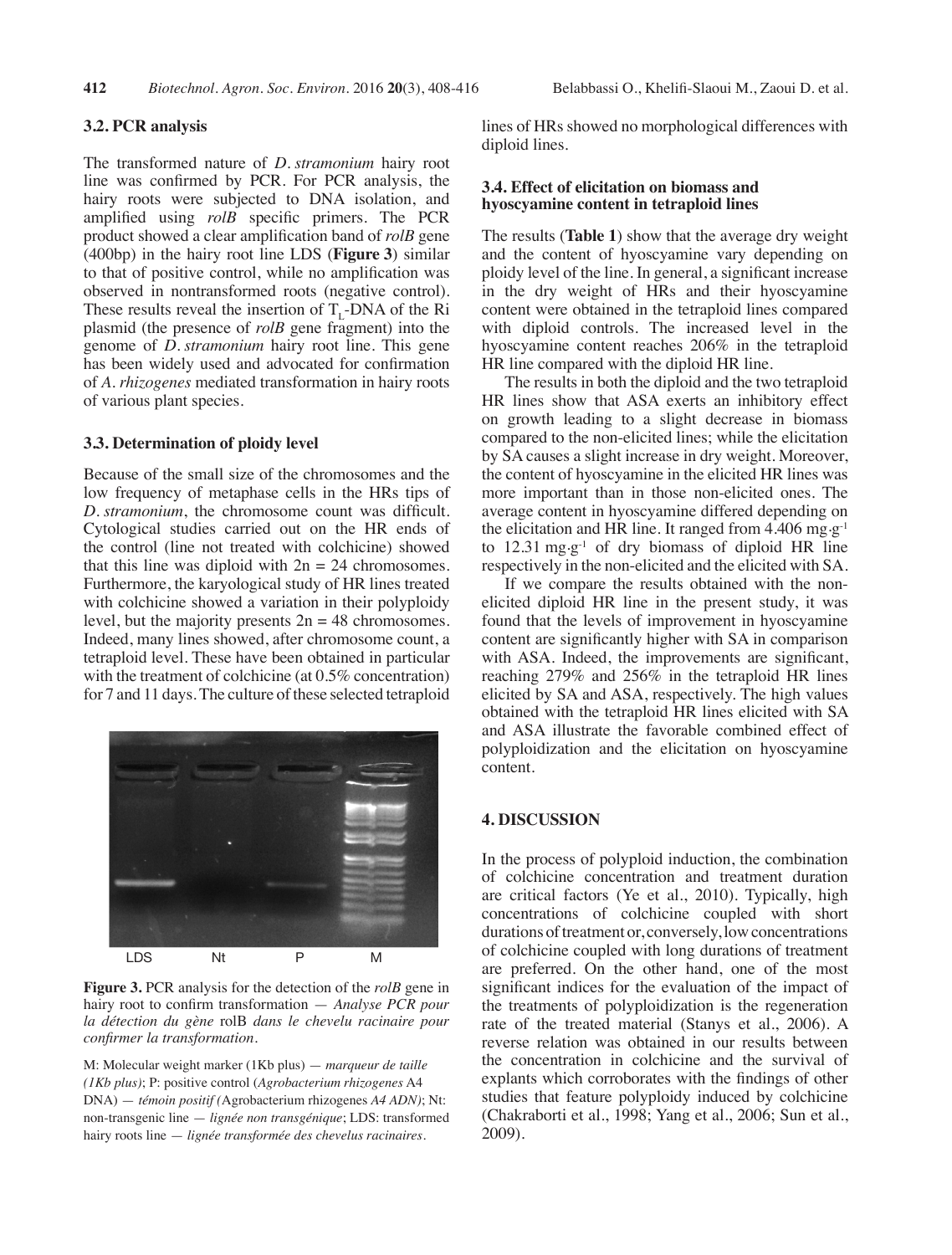| Elicitors Dry weight (g) Hyoscyamine content Hyoscyamine content Hyoscyamine content<br>$b: 7.697 \pm 0.846$<br>$c: 6.330 \pm 0.317$<br>$a:4.406 \pm 0.418$<br>DW)<br>$mg - g^{-1}$<br>0.1949<br>0.2093<br>0.2333<br>0.2078<br>ASA<br>ž<br>Ż<br>$\mathbb{S}\mathbb{A}$<br>Tetraploid line<br>Diploid line<br><b>HR</b> lines |                    |                                            |                                                 |                                                                            |
|------------------------------------------------------------------------------------------------------------------------------------------------------------------------------------------------------------------------------------------------------------------------------------------------------------------------------|--------------------|--------------------------------------------|-------------------------------------------------|----------------------------------------------------------------------------|
|                                                                                                                                                                                                                                                                                                                              |                    | (elicitation effect)<br>improvement $(\%)$ | (polyploidization effect)<br>improvement $(\%)$ | Hyoscyamine content improvement<br>$(\%)$ (elicitation x polyploidization) |
|                                                                                                                                                                                                                                                                                                                              |                    |                                            |                                                 |                                                                            |
|                                                                                                                                                                                                                                                                                                                              |                    | (b/a) 190                                  |                                                 |                                                                            |
|                                                                                                                                                                                                                                                                                                                              |                    | $(c/a)$ 170                                |                                                 |                                                                            |
|                                                                                                                                                                                                                                                                                                                              | $4:9.075 \pm 0.47$ |                                            | (d/a) 206                                       |                                                                            |
| $e: 12.315 \pm 0.866$<br>0.2348<br>$\mathbb{S}\mathbb{A}$                                                                                                                                                                                                                                                                    |                    | $(e/d)$ 126                                | (e/b) 159                                       | (e/a) 279                                                                  |
| $f: 11.309 \pm 0.135$<br>0.2302<br>ASA                                                                                                                                                                                                                                                                                       |                    | $(e/d)$ 124                                | $(f/c)$ 178                                     | (f/a) 256                                                                  |

The diploid number of the untreated line of HR was also previously determined by other authors who have already studied *D. stramonium* cytogenetics. A few studies have reported that the cytogenetic analysis of HRs lines of *D. stramonium* had a euoploid number of chromosomes of  $2n = 2x = 24$  (Aird et al., 1988; Baíza et al., 1999; Berkov et al., 2003).

The improvement of biomass and secondary metabolite content associated with polyploidy is a desired aim in the biotechnological process in order to increase the target molecule content in medicinal plant species (Liu et al., 2007). It has been reported by Shahriari et al. (2008) that tetraploid hairy roots of *Hyoscyamus muticus* showed an increase of 17% in dry weight compared with diploid hairy roots. This has also been reported in *Salvia miltiorrhiza* by Gao et al. (1996), *Dracocephalum moldavica* (Omidbaigi et al., 2010) and *Centella asiatica* (Kaensaksiri et al., 2011), where a positive trend in biomass was obtained with the tetraploid plants. This vigorous nature of tetraploid clones was not a surprising observation since larger plant organs are often produced as the result of polyploidy and already observed in other tetraploid plants (Lavania, 2005). This same author reports that polyploidy is also frequently accompanied by remarkable changes in secondary metabolism. Berkov et al. (2002) reported 2.63- and 1.41-fold increase of scopolamine and hyoscyamine content in the leaves of *D. stramonium*, after induction of artificial tetraploidy by colchicine treatment. The same phenomenon was recorded by Pavlov et al. (2009b) and Jesus-Gonzalez et al. (2003), respectively, in tetraploid hairy root lines of *D. stramonium* and *Artemisia annua*. In our study, this increase in hyoscyamine content as a result of tetraploidy could be due to higher activity of enzymes that catalyzes their biosynthesis. Lavania (2005) reported that in autopolyploids, the basic genetic material remains the same, but gene dosage is multiplied and there is potential to modulate gene expression and hence enzyme activity per unit protein. Changing the metabolic profile in autopolyploid plants by simple duplication of the genome was also interpreted as the cause of alterations in the mechanism $(s)$  which regulate the biosynthesis of individual compounds (Dehghan et al., 2012). Yu et al. (2010) have already found in *Arabidopsis thaliana* that response to polyploidization has a genetic basis and link with DNA methylation.

Different trials have been used to induce the accumulation of secondary metabolites under *in vitro* conditions. One of these trials is the induction of the accumulation of these compounds by application of elicitors (Zayed, 2011). Salicylic acid (SA) is widely known to elicit a wide range of compounds by inducing the expression of plant genes for various biosynthetic pathways (Baenas et al., 2014). It has also been reported that SA and its exogenic derivatives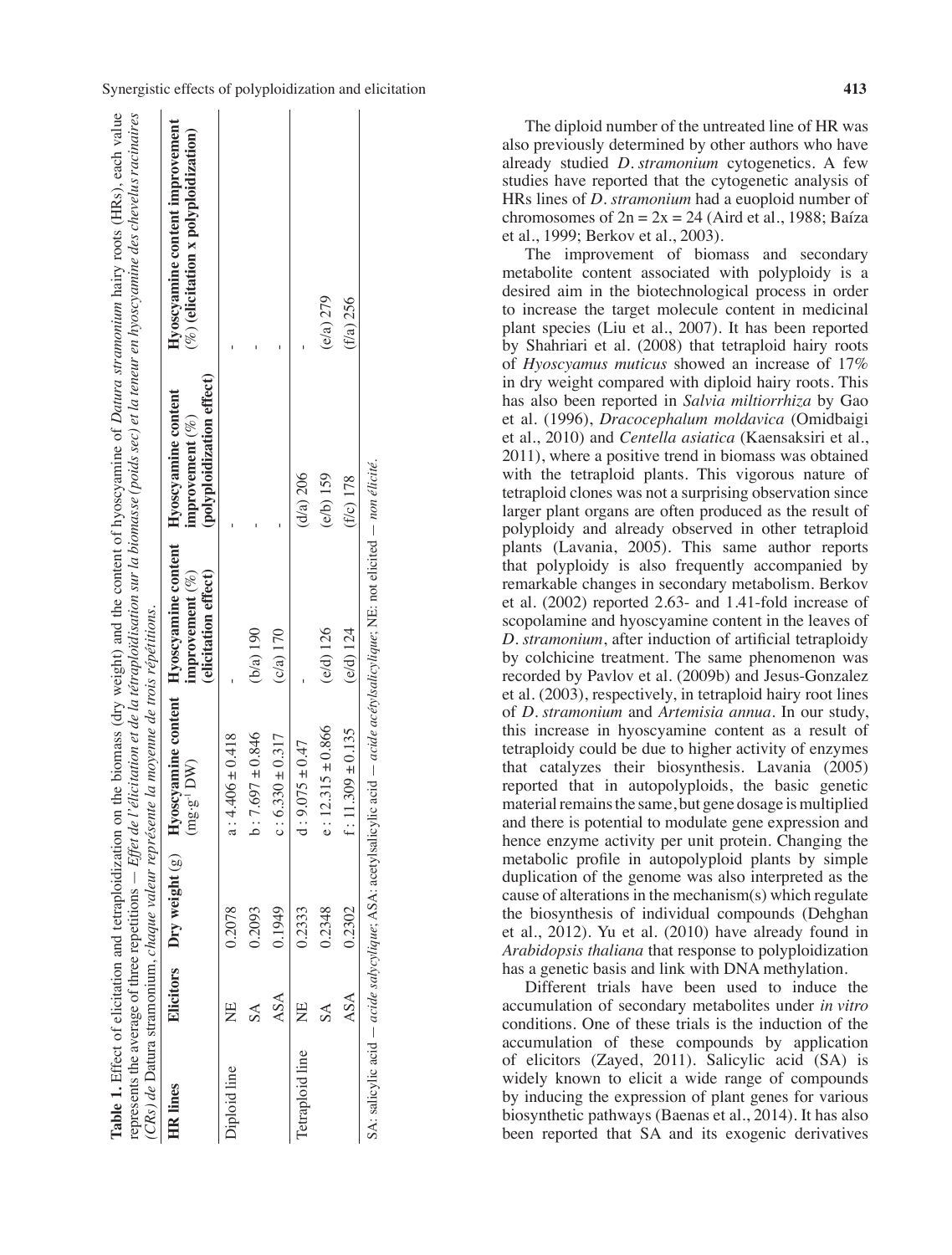of SA on the biomass obtained in our results confirm those of Kang et al. (2004) in the adventitious roots of *Scopolia parviflora*. Chaichana et al. (2012) reported that, in general, SA elicitation has a negative effect on growth. In an earlier study, it was reported that SA treatment slightly inhibited the growth of *Salvia miltiorrhiza* cell cultures (Li et al., 2003). In addition, it was found that increasing the SA concentrations in the medium strongly suppressed the growth of *Rubia cordifolia* callus cultures (Bulgakov et al., 2002). In recent researches, a negative effect of SA on growth had also been recorded by Ajungla et al. (2009) in root cultures of *Datura metel* L., (Chotikadachanarong et al., 2011) and Chaichana et al. (2012) in *Stemona* sp. cultures. The positive effect observed in our case could be explained by the short time of contact. On the other hand, the positive effect of acetylsalicylic acid (ASA) exerted on the biomass of our lines confirm those of Wu et al. (2005) for the hairy root of *Panax ginsing* treated with  $(10^{-4}$  to  $10^{-3}$  M) of ASA.

The induction of secondary metabolites by an elicitor may cause a decreased cell mass and an increased metabolite production (Heinstein et al., 1994; Goossens et al., 2003). Moreover, our results concerning the hyoscyamine content corroborate also with those of several authors where an improvement in the production of secondary metabolites was recorded after an elicitation phase as was shown by Mehmetoglu et al. (1997), where an improvement of 50% in hyoscyamine content was recorded in *Hyoscyamus muticus* after elicitation with 4.10-5 M of SA and Kang et al. (2004) where an improvement of 40% of scopolamine was recorded among the adventitious roots of *Scopolia parviflora*. Similarly, in the results found in the alkaloid accumulation of suspensioncultured *Dendrobium huoshanense*, it was revealed that  $10<sup>-4</sup>$  M SA could enhance the accumulation of alkaloid 1.6 fold when compared with the control (Huang et al., 2010). Furthermore, the elicitation of a hairy root line of *Plumbago indica* L. with the same concentration (10-4 M) but of acetylsalicylic acid increased the yield of plumbagin to 3.8% DW (Martin et al., 2011).Also, the use ofASA as an elicitor resulted in an increase in total ginseng saponin content of the hairy roots of *Panax ginseng* at every elicitor dosage (0.1 to 1.0 mM) by about 1.1 times (Jeong et al., 2005) and in scopolamine of transgenic hairy roots of *Atropa betica* (el Jaber-Vazdekis et al., 2008). The hairy root cultures of *Anisodus luridus* treated for 24 h with 10-5 and  $10<sup>-4</sup>$  M ASA showed much higher accumulation levels of hyoscyamine than the control and 10-3 M ASA treated hairy root cultures (Qin et al., 2014). The positive response of the root cultures to elicitation are

possibly associated with the fact that SA and ASA are key endogenous signals involved in the activation of numerous plant defense responses (Baldwin, 1999; Shah et al., 1999) and thus by inducing the expression of plant genes for various biosynthetic pathways (Baenas et al., 2014).

## **5. CONCLUSIONS**

Our results showed that the use of colchicine for induction of polyploidy in the hairy roots of *D. stramonium* yielded several auto-tetraploid lines. However, the protocol is in need of optimization. Although morphologically similar to the diploid hairy roots, tetraploid hairy roots produce significantly more biomass and hyoscyamine. The elicitation of these tetraploid lines as well as diploids lines, significantly improve the content in hyoscyamine. With the very limited success of the strategy focusing on overexpressing secondary metabolic pathway genes to increase the yield of important secondary metabolites, employing the concept of multiplying the genome number by colchicine or other substances has already shown promising results in a few medicinal plant species. It might be interesting to double the genome by various times to obtain tetra-, hexa- and pentagenome numbers and study their effects on the yield of the hyoscyamine and other tropane alkaloids in *Datura* species. Further, some genome and epigenome regulators can be applied to study the resulting effect from shifting the genome response based on their involvement in specific epigenetic modifications involved either in specific or the whole regulation mechanisms of tropane alkaloid pathway metabolites.

## **Bibliography**

- Aird E.L.H., Hamill J.D. & Rhodes M.J.C., 1988. Cytogenetic analysis of hairy root cultures from a number of plant species transformed by *Agrobacterium rhizogenes*. *Plant Cell Tissue Organ Cult*., **15**(1), 47-57.
- Ajungla L., Patil P.P., Barmukh R.B. & Nikam T.D., 2009. Influence of biotic and abiotic elicitors on accumulation of hyoscyamine and scopolamine in root cultures of *Datura metel* L. *Indian J. Biotechnol.*, **8**(3), 317-322.
- Amdoun R. et al., 2009. Influence of minerals and elicitation on *Datura stramonium* L. tropane alkaloid production: modelization of the *in vitro* biochemical response. *Plant Sci*., **177**(2), 81-87.
- Amdoun R. et al., 2010. Optimization of the culture medium composition to improve the production of hyoscyamine in elicited *Datura stramonium* L. hairy roots using the Response Surface Methodology (RSM). *Int. J. Mol. Sci*., **11**(11), 4726-4740.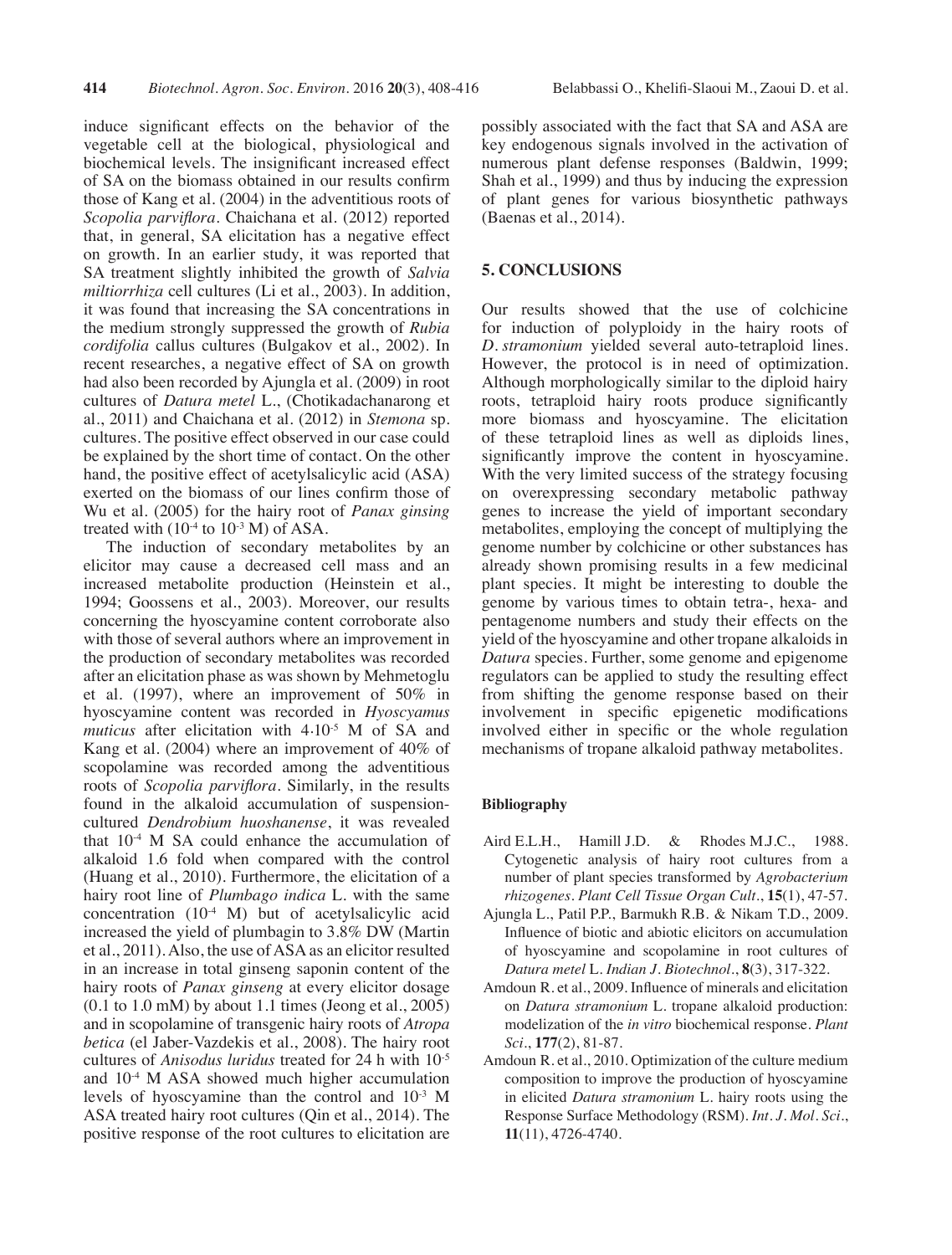Synergistic effects of polyploidization and elicitation **415** 

- Baenas N., García-Viguera C. & Moreno D.A., 2014. Elicitation: A tool for enriching the bioactive composition of foods. *Molecules*, **19**(9), 13541-13563.
- Baíza A.M., Quiroz-Moreno A., Ruíz J.A. & Loyola-Vargas V.M., 1999. Genetic stability of hairy root cultures of *Datura stramonium*. *Plant Cell Tissue Organ Cult.*, **59**(1), 9-17.
- Balbi A.D.V., 2008. Jasmonate signalling network in *Arabidopsis thaliana*: Crucial regulatory nodes and new physiological scenarios. *New Phytol*., **177**(2), 301-318.
- Baldwin I.T., 1999. The jasmonate cascade and the complexity of induced defense against herbivore attack. *In*: Wink M., ed. *Functions of plant secondary metabolites and their exploitation in biotechnology*. Kent, UK: Sheffield Academic Press, 155-186.
- Benhamou N., 1996. Elicitor-induced plant defence pathways. *Trends Plant Sci*., **1**(7), 233-240.
- Berkov S., 2001. Size and alkaloid content of seeds in induced autotetraploids of *Datura innoxia*, *Datura stramonium* and *Hyoscyamus niger*. *Pharm. Biol*., **39**(5), 329-331.
- Berkov S. & Philipov S., 2002. Alkaloid production in diploid and autotetraploid plants of *Datura stramonium*. *Pharm. Biol*., **40**(8), 617-621.
- Berkov S. et al., 2003. Alkaloid spectrum in diploid and tetraploid hairy root cultures of *Datura stramonium*.*Z. Naturforsch., C: Biosci.*, **58**(1/2), 42-46.
- Bulgakov V.P. et al., 2002. Effect of salicylic acid, methyl jasmonate, ethephon and cantharidin on anthraquinone production by *Rubia cordifolia* callus cultures transformed with the *rolB* and *rolC* genes. *J. Biotechnol*., **97**(3), 213-221.
- Chaichana N. & Dheeranupattana S., 2012. Effects of methyl jasmonate and salicylic acid on alkaloid production from *in vitro* culture of *Stemona* sp. *Int. J. Biosci. Biochem. Bioinf*., **2**, 146-150.
- Chakraborti S.P., Vijayan K., Roy B.N. & Qadri S.M.H., 1998. *In vitro* induction of tetraploidy in mulberry (*Morus alba* L.). *Plant Cell Rep*., **17**(10), 799-803.
- Chashmi N.A., Sharifi M., Karimi F., Rahnama H., 2010. Differential production of tropane alkaloids in hairy roots and *in vitro* cultured two accessions of *Atropa belladonna* L. under nitrate treatments. *Z. Naturforsch., C: Biosci.*, **65**(5-6), 373-379.
- Chotikadachanarong K. et al., 2011. Influence of salicylic acid on alkaloid production by root cultures of *Stemona curtisii* Hook. F. *Curr. Res. J. Biol. Sci*., **3**(4), 322-325.
- Dehghan E., Häkkinen S.T., Oksman-Caldentey K.M., & Shahriari Ahmadi F., 2012. Production of tropane alkaloidsin diploid and tetraploid plants and *in vitro* hairy root cultures of Egyptian henbane (*Hyoscyamus muticus* L.). *Plant Cell Tissue Organ Cult*., **110**(1), 35-44.
- Dhawan O.P. & Lavania U.C., 1996. Enhancing the productivity of secondary metabolites *via* induced polyploidy: a review. *Euphytica*, **87**(2), 81-89.
- el Jaber-Vazdekis N., Barres M.L., Ravelo A.G. & Zarate R.,

2008. Effects of elicitors on tropane alkaloids and gene expression in *Atropa baetica* transgenic hairy roots. *J. Nat. Prod*., **71**(12), 2026-2031.

- Flores H.E., Vivanco J.M. & Loyola-Vargas V.M., 1999. "Radicle" biochemistry: the biology of root-specific metabolism. *Trends Plant Sci*., **4**(6), 220-226.
- Gamborg O.L., Murashige T., Thorpe T.A. & Vasil I.K., 1976. Plant tissue culture media. *In Vitro*, **12**(7), 473-478.
- Gao S.L., Zhu D.N., Cai Z.H. & Xu D.R., 1996. Autotetraploid plants from colchicine-treated bud culture of *Salvia miltiorrhiza* Bge. *Plant Cell Tissue Organ Cult.*, **47**(1), 73-77.
- Goossens A. et al., 2003. A functional genomics approach toward the understanding of secondary metabolism in plant cells. *Proc. Natl. Acad. Sci*. *U.S.A*., **100**(14), 8595- 8600.
- Harfi B. et al., 2011. Effect of culture medium on hyoscyamine production from four *Datura* sp. hairy roots. *Adv. Environ. Biol*., **5**(5), 1023-1030.
- Heinstein P.F. & Chang C.J., 1994. Taxol*. Annu. Rev. Plant Physiol. Plant Mol. Biol*., **45**(1), 663-674.
- Huang B. et al., 2010. Effects of SNP, PA and SA on cell growth and physiological activities of suspensioncultured protocorn-like bodies of *Dendrobium huoshanense* C. *Plant Physiol. Commun*., **46**, 423-426.
- Jahier J., ed., 1992. *Techniques de cytogénétique végétale*. Versailles, France : Quæ.
- Jeong G.-T. et al., 2005. Production of antioxidant compounds by culture of *Panax ginseng* C.A. Meyer hairy roots. *In*: Davison B.H. et al., eds. *Twenty-sixth symposium on biotechnology for fuels and chemicals*. ABAB Symposium. New York, NY, USA: Humana Press, 1147-1157.
- Jesus-Gonzalez L.D. & Weathers P.J., 2003. Tetraploid *Artemisia annua* hairy roots produce more artemisinin than diploids. *Plant Cell Rep*., **21**(8), 809-813.
- Kaensaksiri T., Soontornchainaksaeng P., Soonthornchareonnon N. & Prathanturarug S., 2011. *In vitro* induction of polyploidy in *Centella asiatica* (L.) Urban. *Plant Cell Tissue Organ Cult.*, **107**(2), 187-194.
- Kang S.-M. et al., 2004. Effects of methyl jasmonate and salicylic acid on the production of tropane alkaloids and the expression of PMT and H6H in adventitious root cultures of *Scopolia parviflora*. *Plant Sci*., **166**(3), 745- 751.
- Lavania U.C., 2005. Genomic and ploidy manipulation for enhanced production of phyto-pharmaceuticals. *Plant Genet. Resour*., **3**(02), 170-177.
- Li G.-J., Wang S.C., Xia K. & Zhou X., 2003. Effect of yeast elicitor and salicylic acid on the fluctuation of phytohormone contents in Ti-transformed *Salvia miltiorrhiza* cell cultures. *Plant Growth Regul*., **39**(1), 27-32.
- Liu Z. & Gao S., 2007. Micropropagation and induction of autotetraploid plants of *Chrysanthemum cinerariifolium* (Trev.) Vis. *Vitro Cell. Dev. Biol. - Plant*, **43**(5), 404-408.